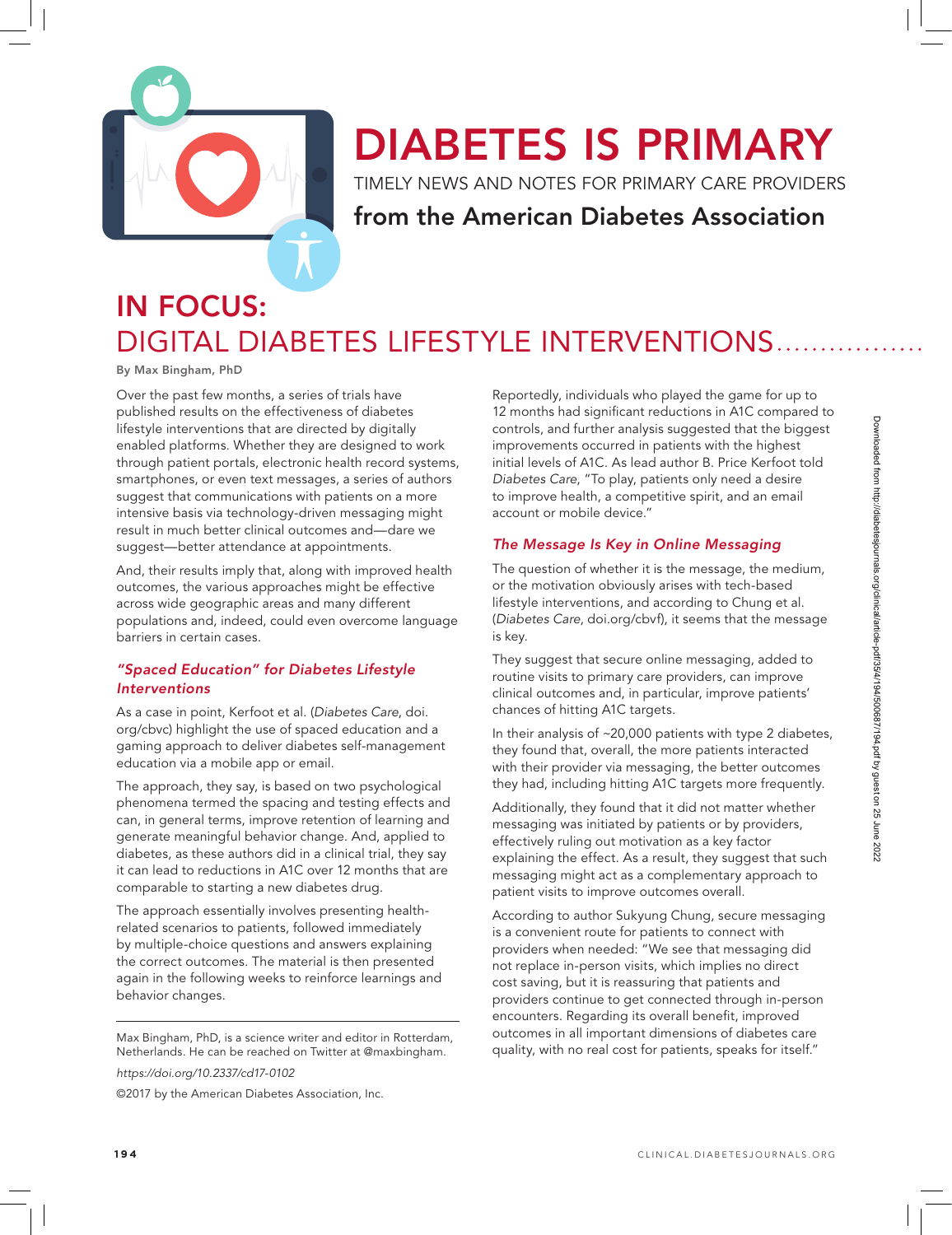

# **Diabetes Is Primary**



Not a fan of online portals? No Internet access or smartphone? No problem. Text messaging works just as well.

According to Fortmann et al. (*Diabetes Care*, doi.org/ cbvg), motivational text messages sent three times a day for 6 months to Hispanic patients with poorly controlled type 2 diabetes can also result in meaningful A1C reductions. And, in line with the study by Kerfoot et al., the 1% decrease they achieved in A1C levels rivals what is achievable with some glucose-lowering drugs.

Reportedly, the text messages focused on dietary/ lifestyle self-management, motivation, and medication advice. In addition, at various points during the study, they also asked participants to text back spot blood glucose readings.

While achieving significant reductions in A1C, participants who received the text messages reportedly also found the approach to be a big help in managing and coping with the disease. The biggest issue patients encountered was the inconvenience of carrying two phones—an issue we assume can be rectified.

As a result, the authors suggest that their approach is likely scalable and could be useful in populations that find it difficult to access health care providers because of distance or time constraints.

Author Athena Philis-Tsimikas told *Diabetes Care*, "It is exciting to have evidence demonstrating simple, lowcost, digital interventions that can be effective in our high-risk populations. These types of interventions can be critical as future steps in providing value-based care within our health systems."

### *How to Get Results in 12 Weeks: Messaging Plus Other Measures Can Reduce A1C Quickly*

Want results in 12 weeks? According to Kempf et al. (*Diabetes Care*, http://doi.org/gbjv88), meaningful reductions in A1C, along with generally improved

*continued on p. 196* →

## **IN OTHER NEWS**

### *Diagnostics: A1C Screening Might Miss Prediabetes and Diabetes*

A1C is a central measure of diabetes control and one that consistently seems to be in the spotlight regarding its best use. As a case in point, Meijnikman et al. (*International Journal of Obesity*, http:// doi.org/gbnd46) claims that nearly half of patients who are overweight or obese and who have prediabetes or diabetes would go undiagnosed if screened by A1C alone as compared to the same testing with an oral glucose tolerance test (OGTT).

The study focused on a Caucasian population of ~1,200 obese or overweight patients without diagnosed diabetes but considered to be at high risk of developing it. Each participant was tested for glucose tolerance via a series of tests, including fasting plasma glucose (FPG), OGTT, and A1C.

They report that just under 50% of the population had prediabetes and ~12% had undiagnosed type 2 diabetes using ADA criteria. However, using just A1C as the only diagnostic test, about half would have been missed for a diagnosis.

The authors concluded, "The diagnostic tests—fasting plasma glucose, [A1C], or OGTT—do not demonstrate complete overlap, and most likely detect different pathophysiological pathways of dysglycemia. Further understanding of which pathophysiological pathway [A1C] reflects in the development of type 2 diabetes is warranted."

*continued on p. 197* →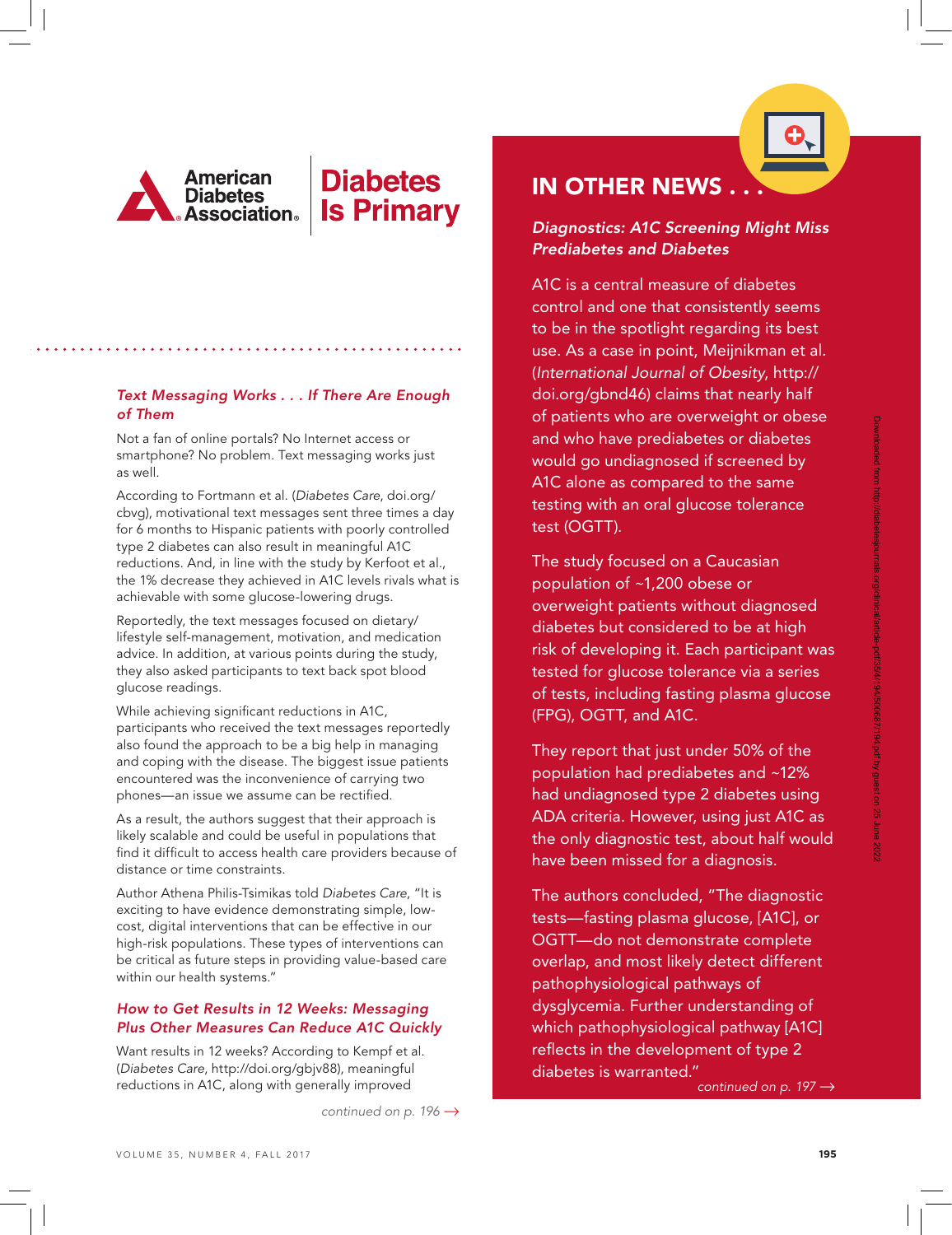### IN FOCUS: DIGITAL DIABETES LIFESTYLE INTERVENTIONS

#### *continued from p. 195*

metabolic health, can be achieved in 12 weeks in patients with advanced type 2 diabetes with something called TeLiPro (Telemedical Lifestyle Intervention Program). Reportedly, the approach combines intensive medical and lifestyle support via telephone, a calorie-restricted diet, self-monitoring of blood glucose, and other measures.

Using a randomized trial, the authors found that the TeLiPro approach led to a decrease in A1C of 1.1% in 12 weeks, whereas control subjects receiving standard care had an A1C decrease of 0.2%. Significant weight reduction, as well as improvements in many other health measures, reportedly also occurred and were maintained for up to 1 year. They say that the initial calorie restriction likely contributed most to these improvements, although the feedback provided also helped to improve outcomes.

As author Kerstin Kempf told *Diabetes Care* at the time, "We would see TeLiPro as a quantitatively and economically valuable add-on to the national disease management programs in order to be able to guarantee comprehensive diabetes care in the future."

### *Do National Programs Need an Electronic Health Approach to Improve Outcomes?*

But what of such national programs? In July, Ely et al. (*Diabetes Care* http://doi.org/cbvm) reported the outcomes of the first 4 years of implementation of the

# ONE TO WATCH: CRISPR-EDITED SKIN GRAFTS TO DELIVER GLUCAGON-LIKE PEPTIDE 1 AND CONTROL BLOOD GLUCOSE IN DIABETES

Skin grafts edited with CRISPR-Cas9 gene technology can reportedly deliver glucagonlike peptide 1 (GLP-1) into circulation and, in the process, control blood glucose and type 2 diabetes—a result likely to be seen as a breakthrough for diabetes.

According to authors Yue et al. (*Cell Stem Cell*, http://doi.org/cbw4), if the approach can be perfected, it has the potential to deliver many other types of therapeutic proteins, and that means it could have clinical relevance for many diseases in addition to diabetes.

In a series of experiments, the authors initially demonstrate that it is possible to engineer mouse skin cells to produce GLP-1 and, with further editing, to control production via a tetracycline-mediated promotor. The cells could then be cultured in vitro to produce what is essentially graftable skin to then transfer to mice.

After showing that the cells were safe and stable, the authors found that GLP-1 could be stimulated with doxycycline (a tetracycline-based antibiotic). And once they had achieved that, they found that mice with grafts that were fed a high-fat diet developed diabetes and put on weight, but when doxycycline was present in the diet, the mice did not put on weight, had significantly reduced insulin resistance, and their glucose levels normalized.

Although the outcomes are eye-catching, the authors caution that considerable work is needed before the approach could be used in humans with diabetes. Nevertheless, the authors do point out that autologous skin grafts have been used for many years in patients with severe burns, making the approach at least viable in theory.

Commenting in an institutional press release (http://bit.ly/2w1YAxW), author Xiaoyang Wu said, "We didn't cure diabetes, but it does provide a potential long-term and safe approach of using skin epidermal stem cells to help people with diabetes and obesity better maintain their glucose levels."

 $\blacktriangledown$  $\Box$  $\Box$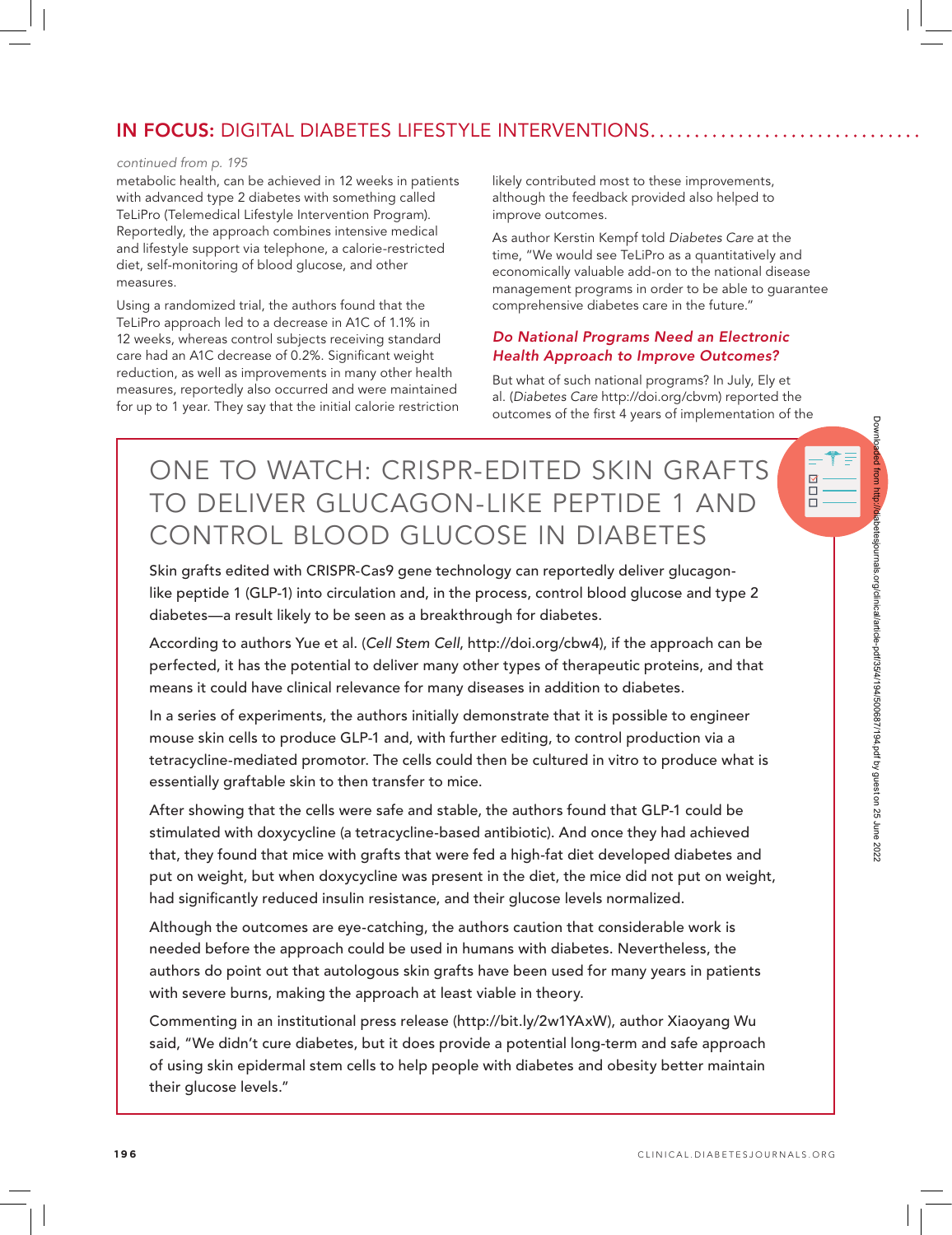

Centers for Disease Control and Prevention (CDC)'s National Diabetes Prevention Program (National DPP), and the conclusions were generally positive.

Although the program does not use any particular eHealth (electronic health) or mHealth (mobile health) approach, its lifestyle interventions use a fairly intensive face-to-face weekly approach for the first 6 months, followed by monthly follow-up sessions for an additional 6 months.

Reportedly, the approach can lead to reductions in weight and increases in physical activity, but only if participants maintain adherence to the program. They say that cumulatively, the weight reduction and increased physical activity achieved could have significant effects at the population level.

However, the message is clear: retention and full participation is not actually achieved by the vast majority of participants and that now is the major aim of the program: to get retention rates up.

According to author Elizabeth Ely, "Retention has been a key focus of the National Diabetes Prevention Program and will continue to be. There will be further publications focused on retention strategies and the lessons learned from the large, 4-year evaluation of the National DPP grantees in the coming months."

Could some form of eHealth intervention based on messaging improve outcomes for program participants in the CDC's National DPP, as it has in other programs? We can only assume so. A number of participating centers are already offering online versions of the National DPP curriculum in combination with individual or group access to lifestyle coaches, and it is likely that this will become a norm. Indeed, Fruit Street, a New York–based digital health start-up company, has reportedly received an endorsement from the CDC to combine the National DPP curriculum with their eHealth approach that involves FitBit and other health-related devices (http://bit.ly/2gWkITq).

#### *National Standards for Diabetes Education Support eHealth-Based Interventions*

Individual studies of lifestyle interventions (digital or not) continue to add to the evidence base in support of such interventions to improve outcomes in diabetes. Now, the latest version of the National Standards for Diabetes Self-Management Education and Support (http://doi. org/cbvn) offers a ringing endorsement of lifestyle intervention and particularly digital interventions.

Jointly published at the end of July by the American Diabetes Association and the American Association of Diabetes Educators, the report details a series of standards that providers of diabetes self-management

*continued on p. 198* →

#### IN OTHER NEWS . . .

*continued from p. 195*

### *And Finally, the Case of the Missing Microbes*

Writing in *Nature Reviews Immunology* (http:// doi.org/cbvr), Martin Blaser charts out a theory that disappearing microbes and missing microbial taxa in the human microbiome might explain the increased incidence of chronic diseases, including type 1 diabetes and obesity. He explains that early life is a crucial period in which the microbiome becomes established, and cross-talk between the human self and the microbes effectively establishes, through the immune system, what should and should not be present in the body.

Although none of that is particularly new, it is what Blaser presents next that should raise alarm bells clinically. He systematically sets out a series of developments related to modern life that have likely wiped out crucial microbial taxa related to the shaping of human physiology and particularly to the functioning of the immune system.

Central to this theory is the concept of vertical and horizontal transmission of microbes among people and the notion that modern developments may be defeating a process that human health depends on. Caesarean section births, antibiotic use in pregnancy and in early years of life, the use of baby formula, improved sanitation, and even clean water may all be implicated.

Blaser then covers in some detail the likely immunological consequences of the missing microbes. Highlighting studies relating to the role of the microbiome in type 1 diabetes, he suggests that fixing the microbiome might be our only choice to avoid continuing increases in such chronic diseases. He emphasizes that more research will be crucial in developing interventions to repair the microbiome (including better, more specific antibiotics) and that better clinical decision-making is needed to avoid a continued all-out assault on the microbiome.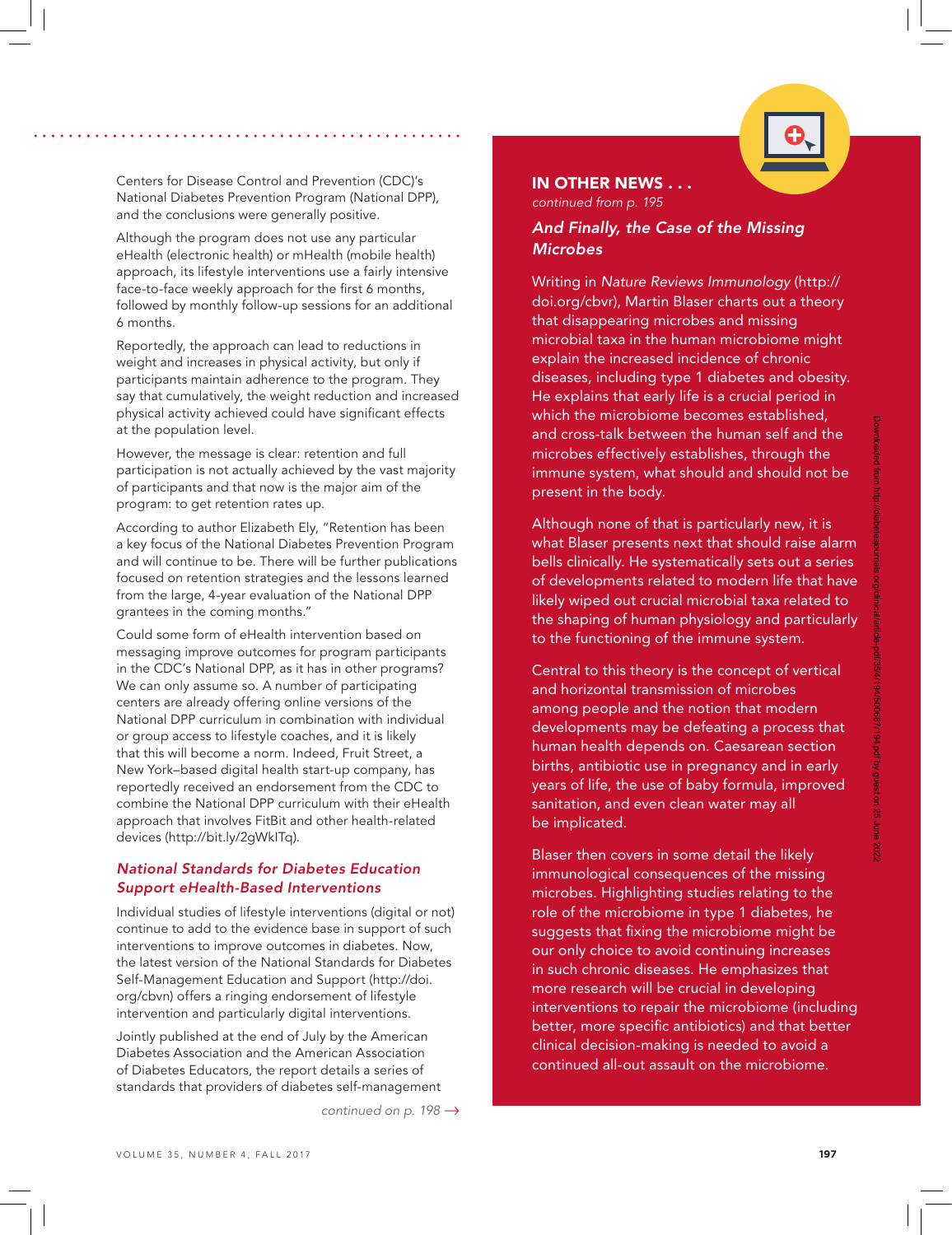#### *continued from p. 197*

education and support (DSMES) should follow to ensure that they are offering the highest-quality services for people with diabetes.

Although the DSMES standards focus on the quality of provided care, a patient-centric approach is also highlighted in the latest version. One stand-out point is that the use of technology such as eHealth and mHealth platforms that can improve communications with patients should be widely considered and adopted.

This recommendation is supported by numerous specific recommendations related to tech-enabled support. The key, according to authors of the 2017 DSMES standards report, is that patient data derived from numerous sources should enable a process in which lifestyle intervention programs can be improved over the longer term. Importantly, they say, the feedback these data provide to people with diabetes should enable and encourage them to better manage their diabetes and maintain healthy behavior changes.

### *Diabetes: There's an App for That*

A gander through the online app stores of Apple and Google will serve up all sorts of solutions that purport to help patients with diabetes. But are any of them any good in the validated, scientific sense? According to Chavez et al. (*Diabetes Care*, http://doi.org/cbvp), most are a bit thin.

The study they report used a measure of app usability called the Mobile App Rating Scale that is reportedly a validated scoring instrument for rating the quality of mHealth apps. They reportedly identified 120 apps that appear to be related to diabetes and then used an approach akin to the process of developing a systematic review to assess their quality.

The outcome? The authors name just two apps that might be up to scratch in terms of six predefined diabetes management tasks. They were Tactio Health: My Connected Health Logbook and the ACCU-CHEK 360° Diabetes Management app (since replaced with an updated version called ACCU-CHEK Connect Diabetes Management).

However, the caveats in the study are important to consider. First, the authors only considered free apps and note that some paid-for apps could rate well with the scoring system they used. Second, the study only included apps available up to June 2016. They also point out that the scores the apps received do not necessarily reflect the impact the apps might have in terms of behavior change or health outcomes.

The authors concluded, "This study suggests that additional work is needed to assess the clinical significance of apps for diabetes self-management, and that app developers should work closely with health care providers and patients when building such apps."

### *Self-Reporting of Patient Data: A Lost Cause?*

And then there is the precautionary tale of Cosson et al. (*Diabetes Care*, http://doi.org/cbvq). While focused on gestational diabetes, the key message of their study likely applies to diabetes in general: that patients might not report the truth all the time.

Their study focused on 91 women who were given glucose monitoring devices to track their glucose levels during pregnancy and were asked to write down in a notebook what they saw on the screen at specific times. They were told that insulin might be needed if their numbers were outside of a set glucose range, but they were not told that the devices were also recording all their measurements.

In short, they found that what went down in the notebook did not match precisely what was recorded by the devices. The authors rightly sound the alarm that such mismatches could make a huge difference to outcomes.

They say that poor adherence was associated with higher rates of preeclampsia and poor timing of readings was associated with higher A1C at the time of delivery.

"We could have had even worse results if we had not only included women who had entirely understood how to manage self-monitoring of blood glucose," author Emanuel Cosson told *Diabetes Care* at the time. "Our results show that . . . the memory of blood glucose meters or automatically generated diaries from glucose meters should be used to guide clinical management and also for research purposes."

To learn more about ADA's continuing education opportunities, including Diabetes Is Primary events in your community, please visit http://professional.diabetes.org/ce.